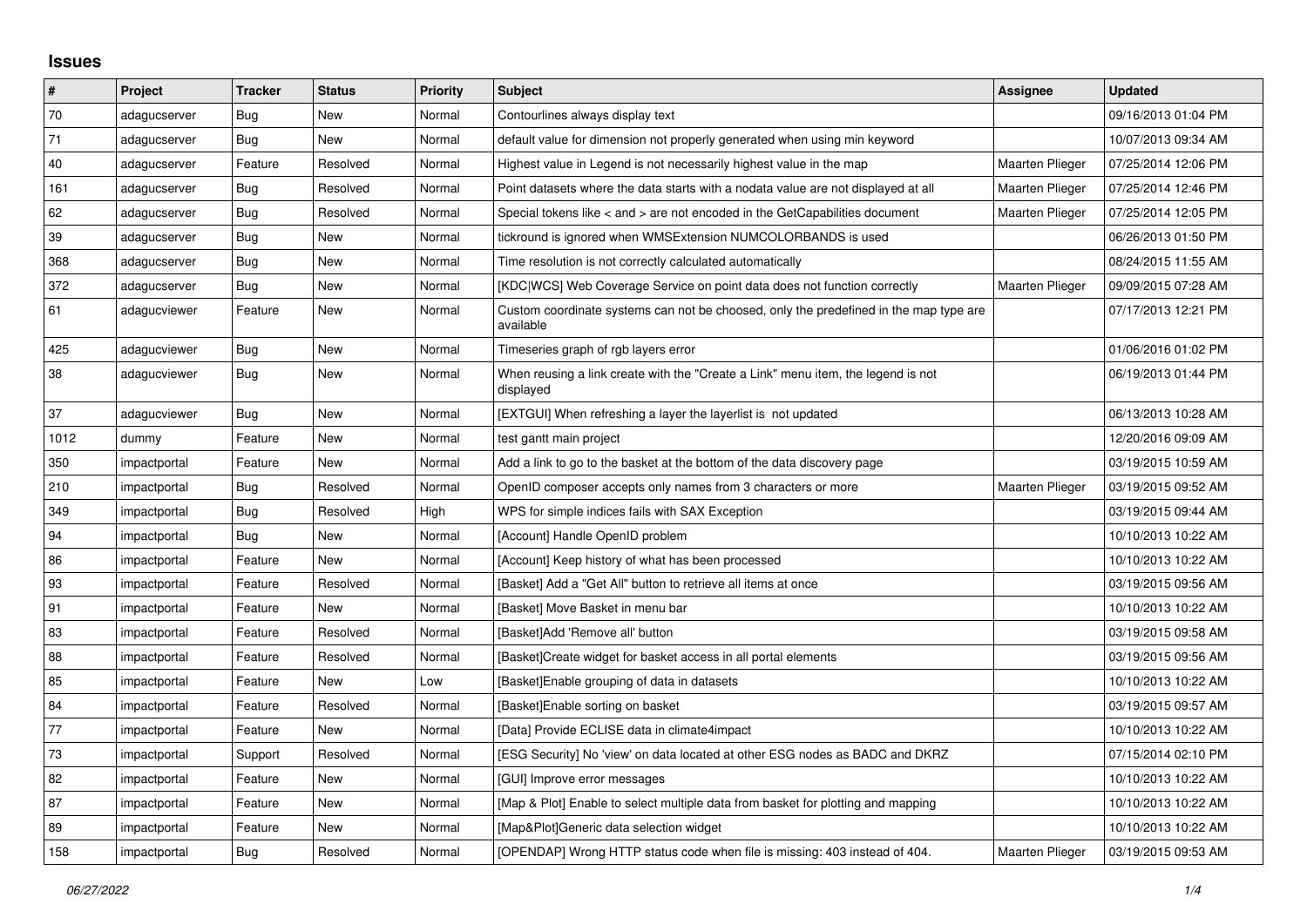| $\vert$ #    | Project       | <b>Tracker</b> | <b>Status</b> | <b>Priority</b> | <b>Subject</b>                                                                                             | Assignee             | <b>Updated</b>      |
|--------------|---------------|----------------|---------------|-----------------|------------------------------------------------------------------------------------------------------------|----------------------|---------------------|
| 74           | impactportal  | Feature        | New           | Normal          | [Search] Free text search: resolve on server not in browser                                                |                      | 10/10/2013 10:22 AM |
| 76           | impactportal  | Feature        | <b>New</b>    | Low             | [Search] Group search results in folders                                                                   |                      | 10/10/2013 10:22 AM |
| 75           | impactportal  | Feature        | Resolved      | Normal          | [Search]Move backend to ESGF search                                                                        |                      | 07/15/2014 02:10 PM |
| 92           | impactportal  | Feature        | Resolved      | High            | [Test] Create a test environment to test new versions of climate4impact                                    |                      | 03/19/2015 09:55 AM |
| 81           | impactportal  | Feature        | <b>New</b>    | Normal          | [Transformations] Time series plots WPS for multiple datasets                                              |                      | 10/10/2013 10:22 AM |
| 80           | impactportal  | Feature        | Resolved      | Normal          | [Transformation] CDO indices calculations as WPS service                                                   |                      | 03/19/2015 10:04 AM |
| $ 90\rangle$ | impactportal  | Feature        | <b>New</b>    | Normal          | [Use cases] Precoocked data selection widget with use case data                                            |                      | 10/10/2013 10:22 AM |
| 159          | impactportal  | Bug            | Resolved      | Normal          | [WPS] When submitting a WPS job, the XML status document is sometimes not directly<br>available --> Error  | Maarten Plieger      | 03/19/2015 09:52 AM |
| 15161        | PyCAMA        | Feature        | Feedback      | Normal          | Better handle wavelength calibration parameters in UPAS products                                           | <b>Maarten Sneep</b> | 05/25/2020 08:49 AM |
| 558          | PyCAMA        | Feature        | In Progress   | Normal          | Coregistration                                                                                             | <b>Maarten Sneep</b> | 11/06/2018 05:47 PM |
| 19181        | PyCAMA        | <b>Bug</b>     | New           | Normal          | Date reported on Input data per granule possibly incorrect for offline                                     | <b>Maarten Sneep</b> | 05/25/2020 08:27 AM |
| 35711        | PyCAMA        | Bug            | Resolved      | Normal          | Delete useless get_pressures function in TM5_profile.py                                                    | <b>Maarten Sneep</b> | 03/21/2022 09:48 AM |
| 944          | PyCAMA        | Feature        | In Progress   | Normal          | Documentation of internal workings of PyCAMA                                                               | <b>Maarten Sneep</b> | 12/09/2020 11:13 AM |
| 15151        | PyCAMA        | Feature        | Feedback      | Normal          | Handling background correction parameters for SO2 and HCHO                                                 | Maarten Sneep        | 05/25/2020 08:47 AM |
| 22591        | <b>PyCAMA</b> | Feature        | Resolved      | Normal          | Implement O3_TCL on L2QC website                                                                           | Mark ter Linden      | 11/09/2019 05:03 PM |
| 1146         | PyCAMA        | <b>Bug</b>     | Feedback      | Normal          | Non-synchronized variables yield bogus results                                                             | <b>Maarten Sneep</b> | 12/09/2020 10:44 AM |
| 17921        | PyCAMA        | <b>Bug</b>     | New           | Low             | O3 Histogram plots y-label                                                                                 | Maarten Sneep        | 05/25/2020 08:20 AM |
| 28421        | PyCAMA        | Support        | New           | Normal          | Prepare for version 2 quality control monitoring.                                                          | Jacques Claas        | 12/01/2020 05:39 PM |
| 9311         | PyCAMA        | Feature        | <b>New</b>    | Normal          | Processing status & lineage as table                                                                       | Maarten Sneep        | 05/25/2020 08:48 AM |
| 13811        | PyCAMA        | Support        | New           | Normal          | PyCAMA L2QC Reporting Bugs                                                                                 | Maarten Sneep        | 04/28/2020 11:43 AM |
| 34921        | PyCAMA        | <b>Bug</b>     | Resolved      | Normal          | Requested time not covered in CTM file                                                                     | Maarten Sneep        | 03/21/2022 09:52 AM |
| 35721        | PyCAMA        | Feature        | Resolved      | Normal          | Speed up get_profiles and get_temperature by numba                                                         | <b>Maarten Sneep</b> | 03/21/2022 10:55 AM |
| 1511         | PyCAMA        | Feature        | Resolved      | Normal          | Synchronization of variables                                                                               | <b>Maarten Sneep</b> | 08/21/2020 07:37 AM |
| 1301         | PyCAMA        | Support        | Resolved      | High            | test mixed empty/non-empty variables                                                                       | <b>Maarten Sneep</b> | 08/21/2020 07:38 AM |
| 14161        | PyCAMA        | Support        | Feedback      | Normal          | Time dependent QC questionnaire                                                                            | Jacques Claas        | 04/28/2020 09:59 AM |
| 32511        | PyCAMA        | <b>Bug</b>     | New           | Normal          | use of coregistration package in loop crashes without warning ("terminated")                               | Maarten Sneep        | 08/19/2021 11:24 AM |
| 33291        | PyCAMA        | Bug            | Resolved      | Normal          | [PDGS-ANOM-8804] Processing error on ALH                                                                   | <b>Maarten Sneep</b> | 10/05/2021 05:33 PM |
| 27221        | PyCAMA        | <b>Bug</b>     | Resolved      | Normal          | [PyCAMA] crash when encountering empty files                                                               | Maarten Sneep        | 07/28/2020 01:24 PM |
| 28981        | PyCAMA        | Bug            | Resolved      | Normal          | [PyCAMA] Hard crash when processing NPP data                                                               | Maarten Sneep        | 11/27/2020 11:54 AM |
| 28431        | PyCAMA        | Support        | Feedback      | Normal          | [PyCAMA] How long should the daily reports be available once the time-dependent<br>monitoring is in place? | Jacques Claas        | 10/15/2020 10:26 AM |
| 27251        | PyCAMA        | Bug            | Resolved      | Normal          | [PyCAMA] incompatibility with python 3.3                                                                   | Maarten Sneep        | 07/24/2020 08:23 AM |
| 30011        | PyCAMA        | Support        | New           | Normal          | [PyCAMA] Prepare release of 1.0                                                                            | Maarten Sneep        | 12/01/2021 10:49 AM |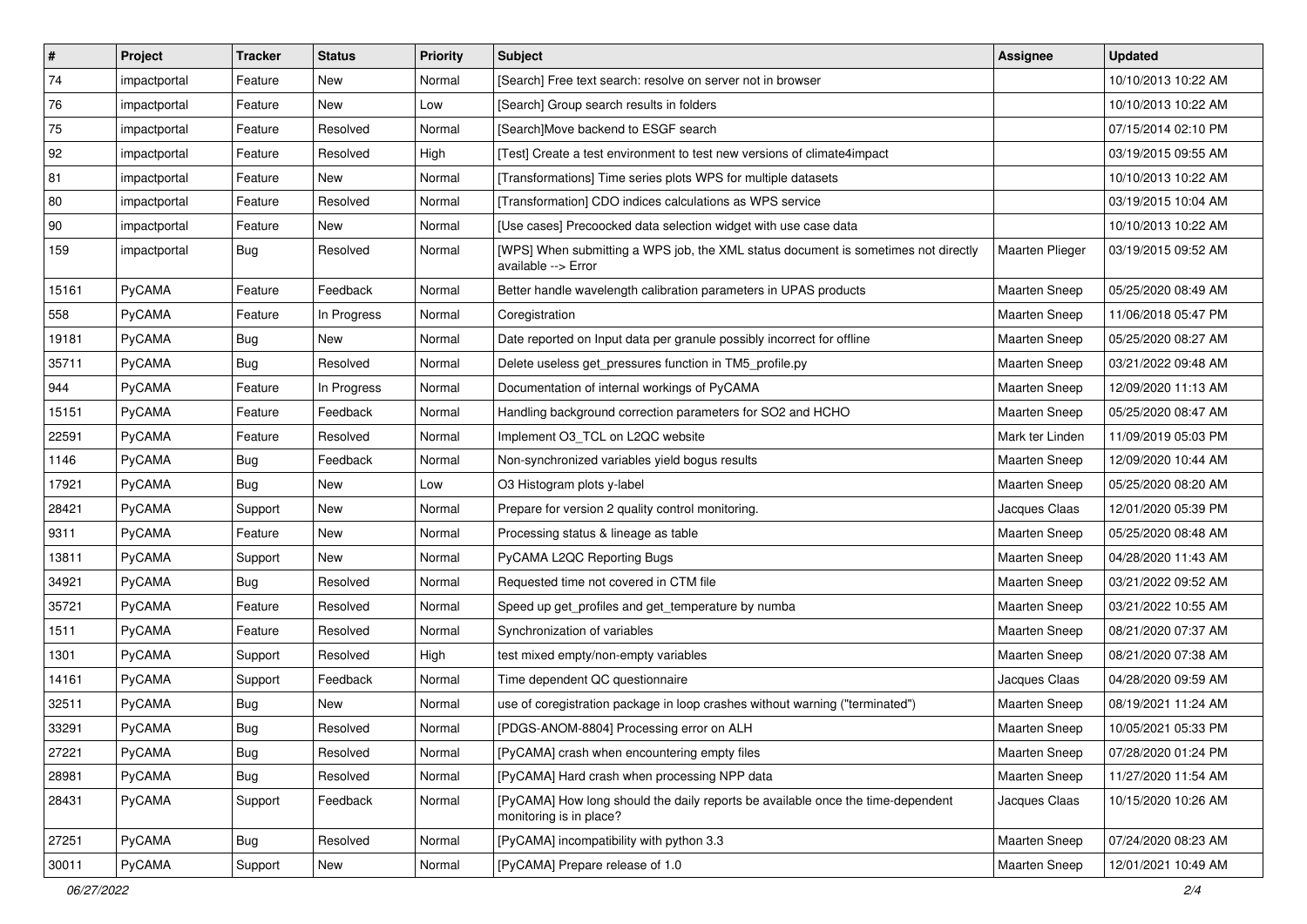| $\sharp$ | Project       | <b>Tracker</b> | <b>Status</b> | <b>Priority</b> | <b>Subject</b>                                                                         | Assignee               | <b>Updated</b>                          |
|----------|---------------|----------------|---------------|-----------------|----------------------------------------------------------------------------------------|------------------------|-----------------------------------------|
| 27361    | <b>PyCAMA</b> | Feature        | Resolved      | Normal          | [PyCAMA] record the file names of the input granules.                                  | <b>Maarten Sneep</b>   | 07/29/2020 03:23 PM                     |
| 26171    | PyCAMA        | Feature        | <b>New</b>    | Normal          | [PyCAMA] Skip L3 data in concatenation tool                                            | <b>Maarten Sneep</b>   | 06/02/2020 09:25 AM                     |
| 26241    | <b>PyCAMA</b> | Support        | In Progress   | Normal          | [PyCAMA] Supply list of up to 12 parameters you want to follow over time               | Jacques Claas          | 12/01/2020 05:34 PM                     |
| 26181    | PyCAMA        | Bug            | New           | Normal          | [PyCAMA] Time assigned to time-slice                                                   | <b>Maarten Sneep</b>   | 06/02/2020 09:27 AM                     |
| 27381    | PyCAMA        | Support        | Resolved      | High            | [PyCAMA] Update configuration file to resolve issue with reports for Cloud             | <b>PDGS Operations</b> | 09/09/2020 11:06 AM                     |
| 27841    | <b>PyCAMA</b> | Support        | New           | Normal          | [PyCAMA] update filters for HCHO (possibly others) to exclude data with QA value < 0.5 | <b>Maarten Sneep</b>   | 10/20/2020 11:43 AM                     |
| 26231    | <b>PyCAMA</b> | Support        | New           | Normal          | [PyCAMA] Verify configuration of PyCAMA for daily extractions                          | Jacques Claas          | 12/01/2020 05:30 PM                     |
| 1013     | subproject 1  | Feature        | New           | Normal          | test subproject task gantt                                                             |                        | 12/20/2016 09:10 AM                     |
| 440      | TM5-MP        | Feature        | New           | Low             | Assumption in calculation of friction velocity over land                               |                        | 07/03/2018 12:51 PM                     |
| 336      | TM5-MP        | Feature        | In Progress   | Normal          | budget consistent with mmix                                                            | Philippe Le Sager      | 12/01/2015 10:05 AM                     |
| 320      | TM5-MP        | <b>Bug</b>     | In Progress   | Low             | <b>Budget inconsistencies</b>                                                          | Philippe Le Sager      | 01/28/2016 01:00 PM                     |
| 373      | TM5-MP        | Bug            | New           | Normal          | Diurnal cycle biomass burning emissions                                                |                        | 07/03/2018 12:34 PM                     |
| 10281    | TM5-MP        | Task           | New           | Low             | Dry deposition of gas-phase H2SO4 and DMS                                              |                        | 07/03/2018 12:51 PM                     |
| 362      | TM5-MP        | Bug            | New           | Normal          | Dry deposition total for agreggated NOx                                                | Jason Williams         | 06/24/2015 02:06 PM                     |
| 595      | TM5-MP        | <b>Bug</b>     | In Progress   | Normal          | Generation of qsub job file seems broken                                               |                        | 07/03/2018 12:39 PM                     |
| 367      | TM5-MP        | Feature        | New           | Low             | Heterogeneous reaction rates for bulk aerosol version                                  | Jason Williams         | 07/03/2018 12:36 PM                     |
| 521      | TM5-MP        | Bug            | New           | Low             | Inconsistent NO <sub>x</sub> emissions                                                 |                        | 07/03/2018 12:30 PM                     |
| 26711    | TM5-MP        | <b>Bug</b>     | In Progress   | Normal          | missing values for lon and lat in regions file                                         |                        | 07/02/2020 08:27 PM                     |
| 338      | TM5-MP        | Feature        | New           | Low             | Modifying and extending input data for refractive indices                              | Twan van Noije         | 07/03/2018 12:53 PM                     |
| 10221    | TM5-MP        | Feature        | In Progress   | Normal          | MOGUNTIA and KPP                                                                       |                        | 09/20/2018 01:59 PM                     |
| 23861    | TM5-MP        | Bug            | New           | Normal          | NH2O2 chemistry                                                                        |                        | 05/13/2020 12:10 PM                     |
| 351      | TM5-MP        | <b>Bug</b>     | New           | Low             | NH3 budget terms                                                                       |                        | 07/03/2018 12:36 PM                     |
| 574      | TM5-MP        | Support        | In Progress   | Normal          | Optimization of ebischeme can be problematic                                           | Philippe Le Sager      | 12/20/2017 12:29 PM                     |
| 11761    | TM5-MP        | <b>Bug</b>     | New           | Low             | overflow in PDUMP                                                                      |                        | 09/26/2018 09:44 AM                     |
| 20141    | TM5-MP        | Bug            | In Progress   | Low             | PDUMP temperature field is zero                                                        |                        | 07/26/2019 02:45 PM                     |
| 2161     | TM5-MP        | <b>Bug</b>     | <b>New</b>    | Normal          | Python datetime.strftime function does not support dates before 1900                   |                        | 08/21/2017 12:35 PM                     |
| 23221    | TM5-MP        | Feature        | In Progress   | Normal          | Remapping of M7 dry/wet radii from restart file missing                                |                        | 12/05/2019 11:07 AM                     |
| 8931     | TM5-MP        | Feature        | In Progress   | Low             | removing dependence on HDF4                                                            |                        | 11/18/2019 02:07 PM                     |
| 549      | TM5-MP        | Bug            | In Progress   | High            | Restarbility broken                                                                    |                        | Philippe Le Sager   03/17/2017 11:40 AM |
| 439      | TM5-MP        | Task           | New           | Low             | Treatment of ice clouds in photolysis                                                  |                        | 07/03/2018 12:35 PM                     |
| 24611    | TM5-MP        | <b>Bug</b>     | New           | High            | Typos in cb05 ebischeme                                                                |                        | 02/11/2020 10:35 AM                     |
| 12101    | TM5-MP        | Feature        | New           | Low             | Updating Corner halo grid boxes                                                        |                        | 10/10/2018 03:39 PM                     |
| 26031    | TM5-MP        | Bug            | New           | Normal          | Wrong rate for KOHHNO4                                                                 |                        | 05/13/2020 12:10 PM                     |